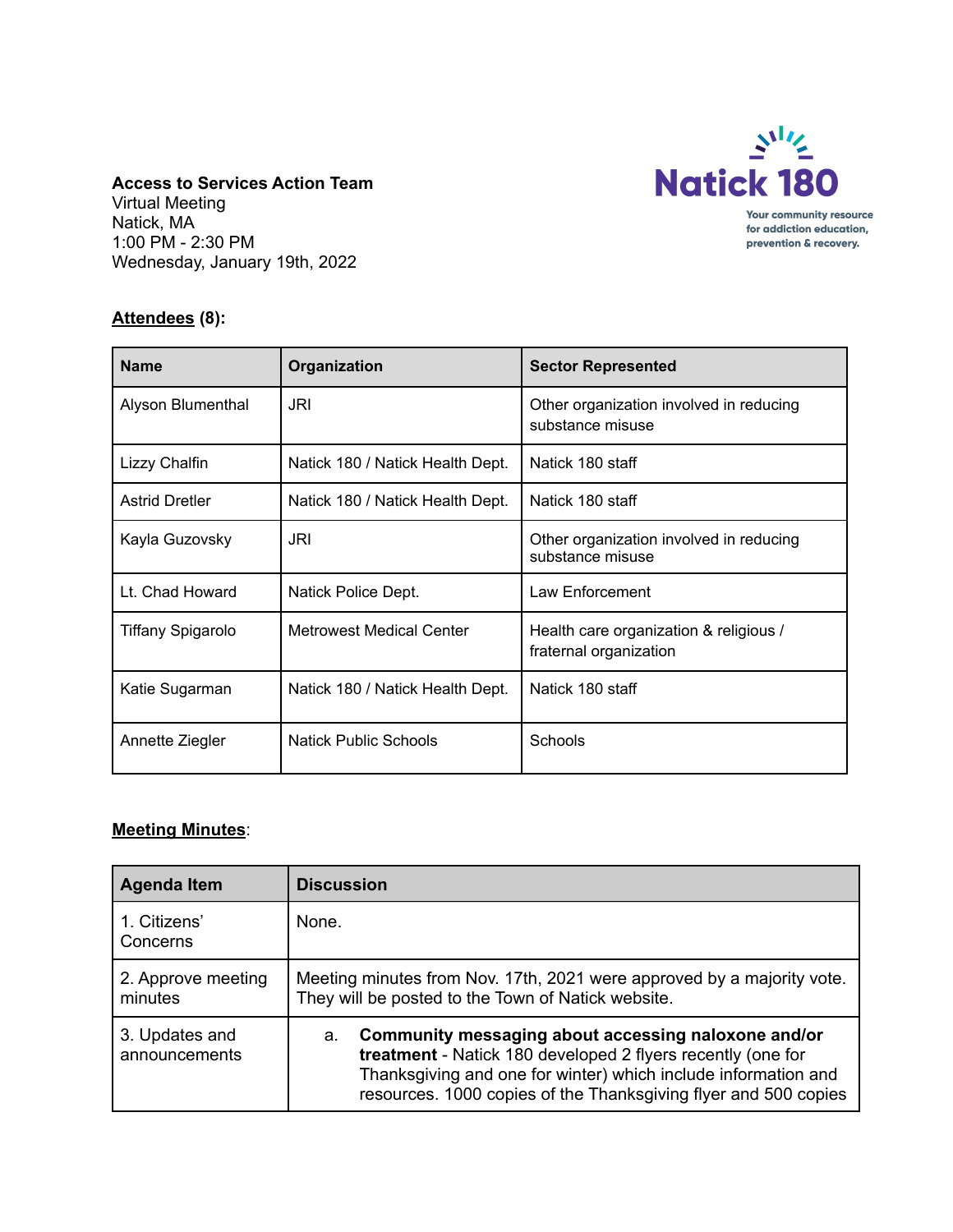|                                  |                                                                                                                                                                                                                                                                                                                                                                                                                                                                                                                                                                                                                                                                                                                                                                                                                                                                                                                                                 | of the winter flyer were distributed throughout Natick, and shared<br>multiple times electronically.                                                                                                                                                                                                                                                                                                                                                                                                                                                                                           |
|----------------------------------|-------------------------------------------------------------------------------------------------------------------------------------------------------------------------------------------------------------------------------------------------------------------------------------------------------------------------------------------------------------------------------------------------------------------------------------------------------------------------------------------------------------------------------------------------------------------------------------------------------------------------------------------------------------------------------------------------------------------------------------------------------------------------------------------------------------------------------------------------------------------------------------------------------------------------------------------------|------------------------------------------------------------------------------------------------------------------------------------------------------------------------------------------------------------------------------------------------------------------------------------------------------------------------------------------------------------------------------------------------------------------------------------------------------------------------------------------------------------------------------------------------------------------------------------------------|
|                                  | b.                                                                                                                                                                                                                                                                                                                                                                                                                                                                                                                                                                                                                                                                                                                                                                                                                                                                                                                                              | Youth Mental Health First Aid - Two upcoming trainings are<br>scheduled: one for community members on 1/25 and 1/26 from<br>6-9 pm; one for Natick Community Organic Farm staff on 1/18<br>from 9a-4p.                                                                                                                                                                                                                                                                                                                                                                                         |
|                                  | C.                                                                                                                                                                                                                                                                                                                                                                                                                                                                                                                                                                                                                                                                                                                                                                                                                                                                                                                                              | Upcoming community education events - Tonight, Natick 180<br>and the First Congregational Church are co-hosting a virtual<br>event with Families for Depression Awareness (7-8:15pm). The<br>event will focus on Addressing Family Stress and Depression.                                                                                                                                                                                                                                                                                                                                      |
|                                  | d.                                                                                                                                                                                                                                                                                                                                                                                                                                                                                                                                                                                                                                                                                                                                                                                                                                                                                                                                              | Available Coalition leadership positions - There are still 2<br>at-large positions available to serve on the Natick 180 Steering<br>Committee. We are also looking for a Chair for the ATS action<br>team. It is possible that Jessica Cliff, former chair, could fill this<br>role once she resumes her position at the Natick Health<br>Department.                                                                                                                                                                                                                                          |
|                                  | e.                                                                                                                                                                                                                                                                                                                                                                                                                                                                                                                                                                                                                                                                                                                                                                                                                                                                                                                                              | Status of Rise On Smart Phone App, Rise On Mobile Health<br>Van, and syringe service program - The Natick Board of<br>Health voted last week to approve a syringe services program<br>through the RiseOn Van. We will coordinate w/ JRI to launch this<br>service. The Rise On smartphone app is in its final phase of<br>development and should be ready to go soon. It will be a great<br>resource. There will be a live chat feature, and individuals can<br>identify the location of the mobile health van. The Natick<br>Housing Authority is anxious to bring the van to its properties. |
|                                  | f. Other:<br>-There is an upcoming Health and Wellness Fair at NHS. The fair will be<br>held during Equity Day on 3/18/22 from 11am - 1 pm. Natick 180 is<br>requested to have a presence there - please reach out to Annette to<br>reserve a booth.<br>-Metrowest Medical Center - beds are at capacity, and everything is<br>exploding due to the current health care challenges. Psychiatric beds in<br>MA are impossible to get and the waiting lists are extensive. The<br>psychiatric needs are overwhelming.<br>Anecdotally, it appears that overdoses and mental health issues are<br>heightened. Alcohol is of particular concern as there have been 2<br>alcohol-related fatalities recently. Many more severe cases of alcohol<br>withdrawal are being seen at MWMC.<br>Of note, Tiffany Spigarolo announced she is leaving the chaplaincy<br>position with the MWMC and a new person will fill this role on the ATS<br>action team. |                                                                                                                                                                                                                                                                                                                                                                                                                                                                                                                                                                                                |
|                                  |                                                                                                                                                                                                                                                                                                                                                                                                                                                                                                                                                                                                                                                                                                                                                                                                                                                                                                                                                 |                                                                                                                                                                                                                                                                                                                                                                                                                                                                                                                                                                                                |
| 4. Post Overdose<br>Support Team |                                                                                                                                                                                                                                                                                                                                                                                                                                                                                                                                                                                                                                                                                                                                                                                                                                                                                                                                                 | Katie will set up a meeting next week to get back on schedule with<br>monthly POST meetings. No new ODs have been reported recently.                                                                                                                                                                                                                                                                                                                                                                                                                                                           |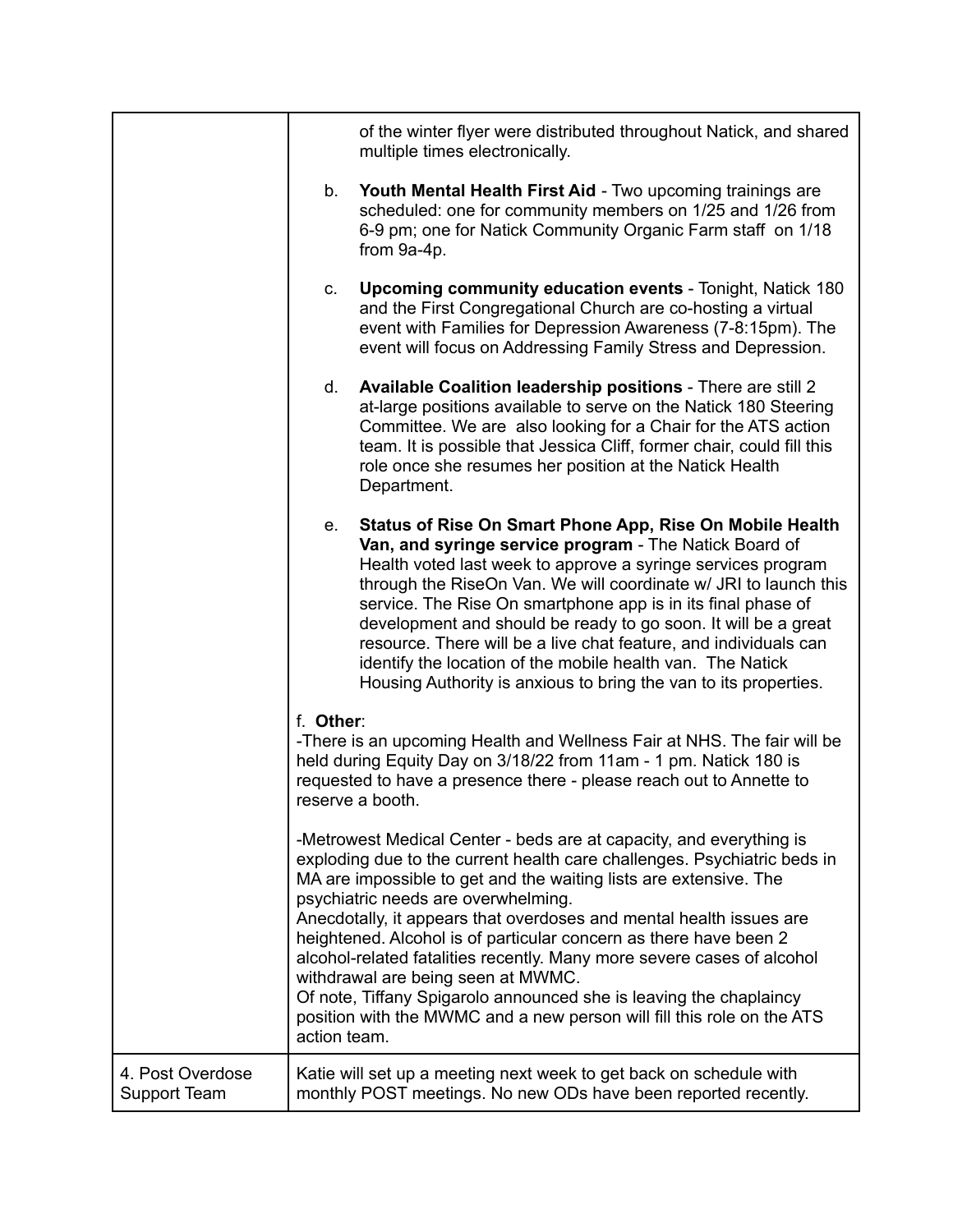| (POST) updates                              | There was one incident at NHS involving a student who had taken too<br>much cough medicine. The student went to the hospital but was not<br>admitted as an inpatient and was released the same day, which was a<br>frustrating scenario. The NPD / School Resource Officers were aware<br>and are following up.                                                                                                                                                           |  |  |  |
|---------------------------------------------|---------------------------------------------------------------------------------------------------------------------------------------------------------------------------------------------------------------------------------------------------------------------------------------------------------------------------------------------------------------------------------------------------------------------------------------------------------------------------|--|--|--|
|                                             | LABW will begin a new session in March. This may need to be offered in<br>other languages going forward.                                                                                                                                                                                                                                                                                                                                                                  |  |  |  |
|                                             | NE HIDTA (High Intensity Drug Trafficking Area) - this crime report shows<br>illicit drugs are now being packaged in small plastic vials as opposed to<br>baggies. This packaging is used primarily for powdery substances such<br>as cocaine and fentanyl.                                                                                                                                                                                                               |  |  |  |
|                                             | The report also showed more cases of marijuana being laced with<br>Fentanyl (not necessarily in Natick but regionally). This leads to an<br>increased potency. One encouraging factor shared by JRI is that it is<br>unlikely for people to overdose on fentanyl that is present in cannabis<br>because it is not as potent when it is combusted. This is important<br>information to share with parents.                                                                 |  |  |  |
|                                             | Anecdotally, JRI and MWMC have heard about a new batch of heroin<br>laced with methamphetamine in the past few weeks. JRI's clients have<br>shared this information.                                                                                                                                                                                                                                                                                                      |  |  |  |
|                                             | There is now an 8 mg formulation of Naloxone available through the<br>state. Katie is researching this formulation, and will help advise first<br>responders as to whether it makes sense to move in this direction. It is<br>double the amount of the current formulation. Would it cause a more<br>volatile situation if the dose is too strong or abrupt? 4 mg plus additional<br>4 mg if needed seems to be sufficient. Every NPD cruiser has 8 mg total<br>on board. |  |  |  |
| 5. Review Draft<br><b>Action Plan Items</b> | <b>Priority areas previously identified:</b>                                                                                                                                                                                                                                                                                                                                                                                                                              |  |  |  |
|                                             | Wider dissemination of recovery videos from Recovery Month<br>2020 - Natick 180 is regularly sharing them via social media<br>accounts on "Transformation Tuesdays." It is easy to<br>operationalize this task.                                                                                                                                                                                                                                                           |  |  |  |
|                                             | Develop video of recovery resources for youth and young adults -<br>$\bullet$<br>need to curate ones that are specifically for youth. Natick 180<br>should aim to have this ready by the NHS wellness fair, in both a<br>printed and electronic version.                                                                                                                                                                                                                  |  |  |  |
|                                             | Host a public forum and/or focus groups with people in recovery<br>to gather insight about needs and resources - it is currently hard<br>to assist people suffering from alcohol use disorder. It would be<br>informative to hear directly from consumers of these services.                                                                                                                                                                                              |  |  |  |